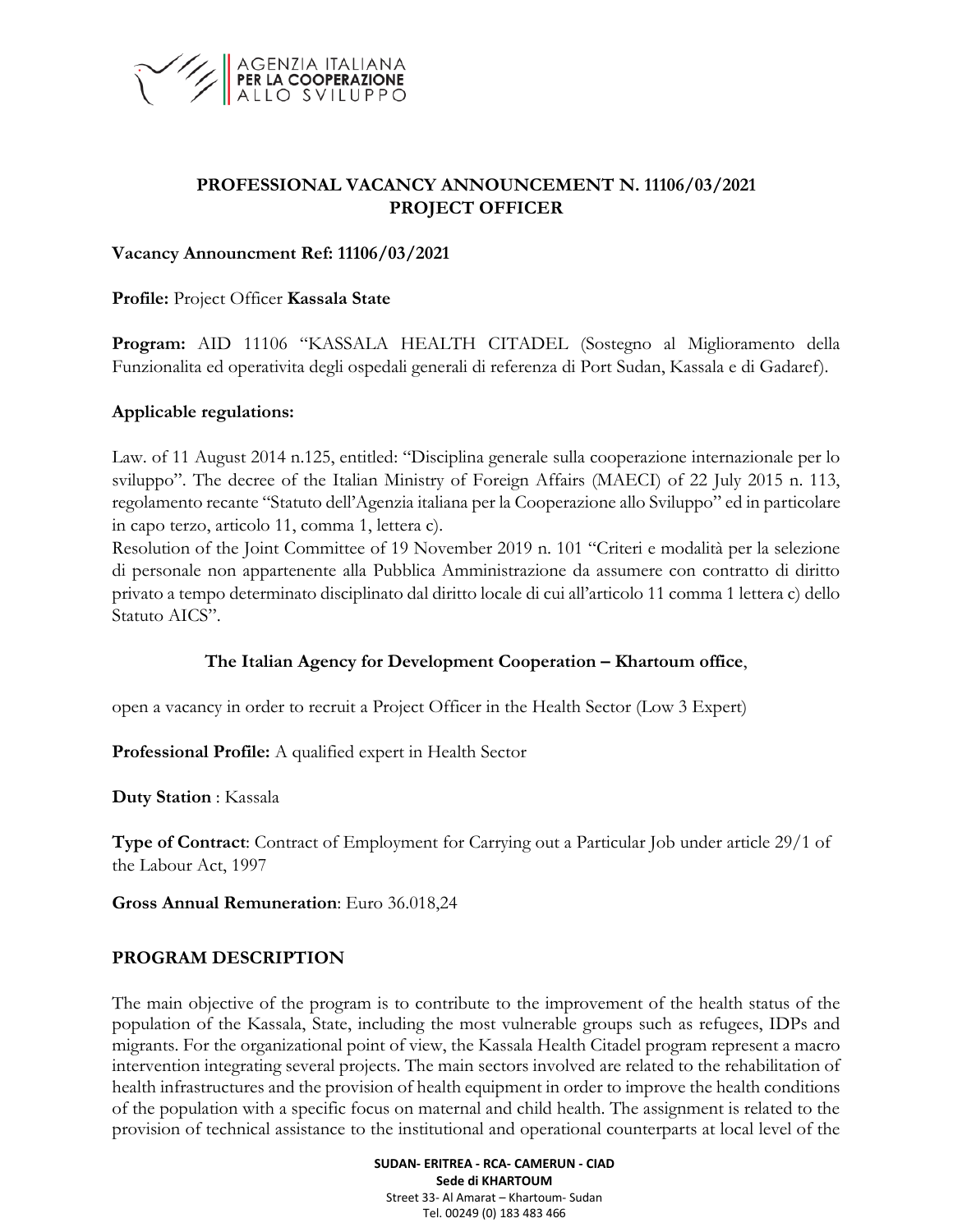

program in order to participate to the definition of the health supplies needed for the full operation capacity of the health services provided by the maternity and the pediatric hospital units.

### **1. KEY FUNCTIONS**

The candidate is requested to work under the supervision of the AICS Office in Khartoum, showing excellent communication skills, total reliability, punctuality, and ability to learn detailed procedures and adhere to them.

In particular, in the framework of the Kassala Health Citadel initiatives, the assignment includes the following tasks:

- Act as a focal person for all issues related to the provision of health services;
- Monitor regularly activities concerning ongoing and planned rehabilitation works at Health Infrastructures included in the KHC interventions;
- Provide technical assistance overviewing the proper installation and utilization of the health equipments and needed materials;
- Provide technical assistance to the training activities of the health personnel involved in the KHC intervention;
- To elaborate and submit quarterly report on the implementation of activities.
- Facilitate the networking process and communication among involved parties and stakeholders.
- Facilitate relations and information sharing with institutional counterparts.

**Prohibition to engage in other activities**: The selected candidate must not be in a situation of conflict, even potential, of interests that undermine the impartial exercise of the functions, as provided for in Article 53 of Legislative Decree no. 165 of 2001, referred to in Law No. 190 of 2012 and by the Code of Ethics and Conduct of AICS.

The contract implies an exclusivity clause and the employee won't be allowed to carry out any other business/activity that could be in conflict with duties and ToR during the contract period.

The Administration reserves the right to verify, under penalty of exclusion and contract termination, the exclusivity clause compliance.

# **2. REQUIREMENTS**

### **2.1 Essential requirements:**

- Age not exceeding (at the time of signing the contract) that required for retirement by local regulations (60 years);
- Bachelor degree in Medicine or any related discipline with at least eight years of professional experience.
- English both written and spoken B2 European Level;
- Arabic, if not mother tongue C2 International Level;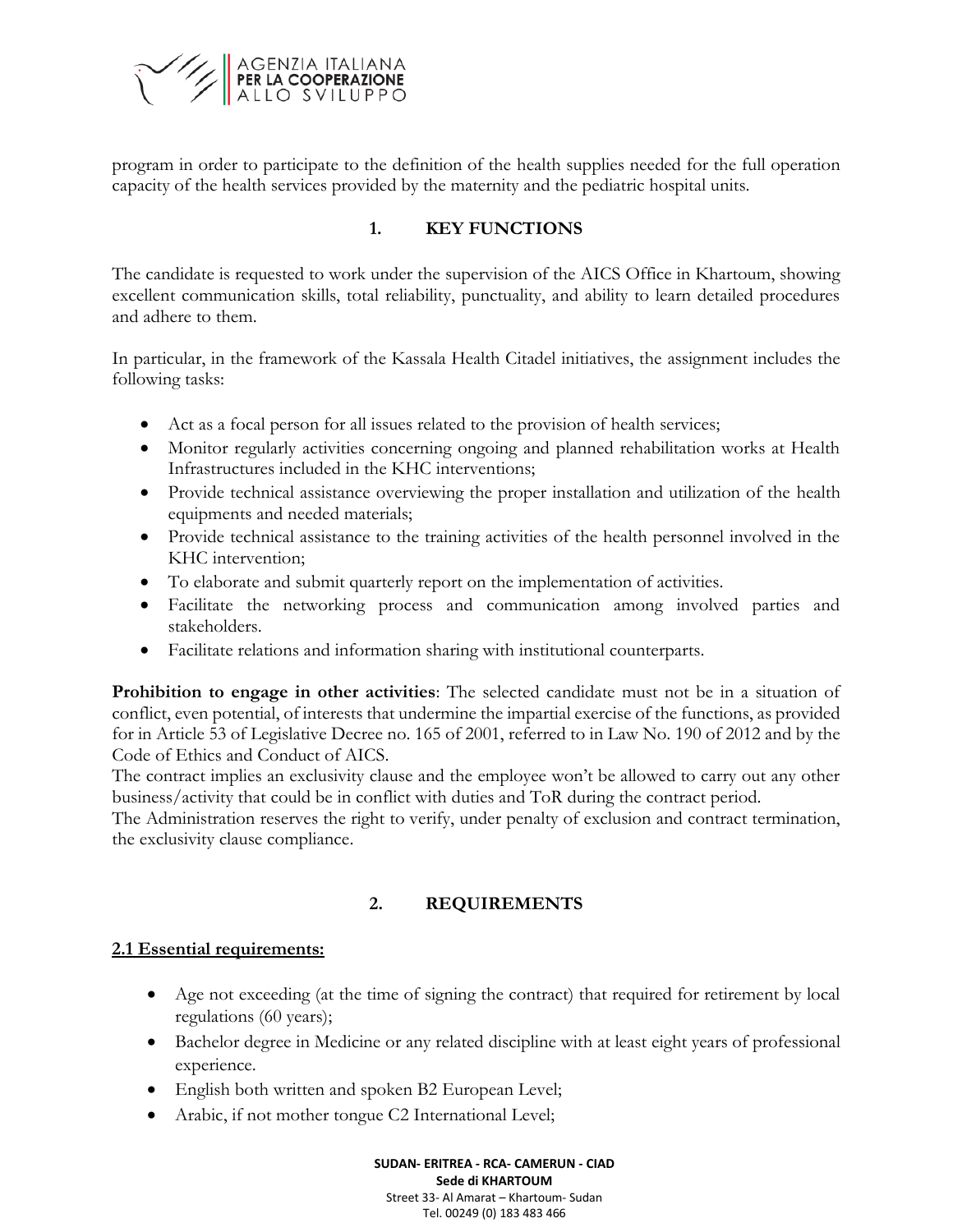

- At least 3-year experience in development cooperation programs with focus on strengthening local authorities, CSOs and local NGOs;
- Good knowledge of main software tools (Microsoft Office above all);

#### **2.2 Preferred requirements**

- Previous work experience with national or international stakeholders in charge of Health/Nutrition policies;
- Previous experiences in AICS, International Agencies/INGOs or NGOs with international donors;

### **3. HOW TO APPLY**

The submission of the application duly signed should indicate the number of the vacancy announcement. The application shall be written in English and include **a Legally Binding Selfdeclaration**, (according to art. 46 and 47 of Italian D.P.R. 28.12.2000 n. 445), indicating:

a) Surname, name, date and place of birth;

b) Residence;

c) Citizenship;

d) Full enjoyment of political and civil rights;

e) Absence of convictions for any criminal offence and absence of any pending criminal and accounting

offences both in Italy and abroad;

f) Not to have been dismissed, dispensed, declared lapsed or fired from employment in a public administration, both in Italy and abroad;

Any false declaration will incur penal sanctions according to article 76 of Italian D.P.R. 28.12.2000, n. 445.

The application shall be written in English and include:

- 1) Signed Curriculum vitae in Europass format and in English
- 2) Signed Motivation letter in English
- 3) Signed Legally Binding Self-declaration
- 4) Copy of valid passport/ID card

All documents need to be dated and signed by the applicant.

The applicant should also provide a telephone number and an email address for communications. The applicant must communicate any changes occurring after the submission of the application for this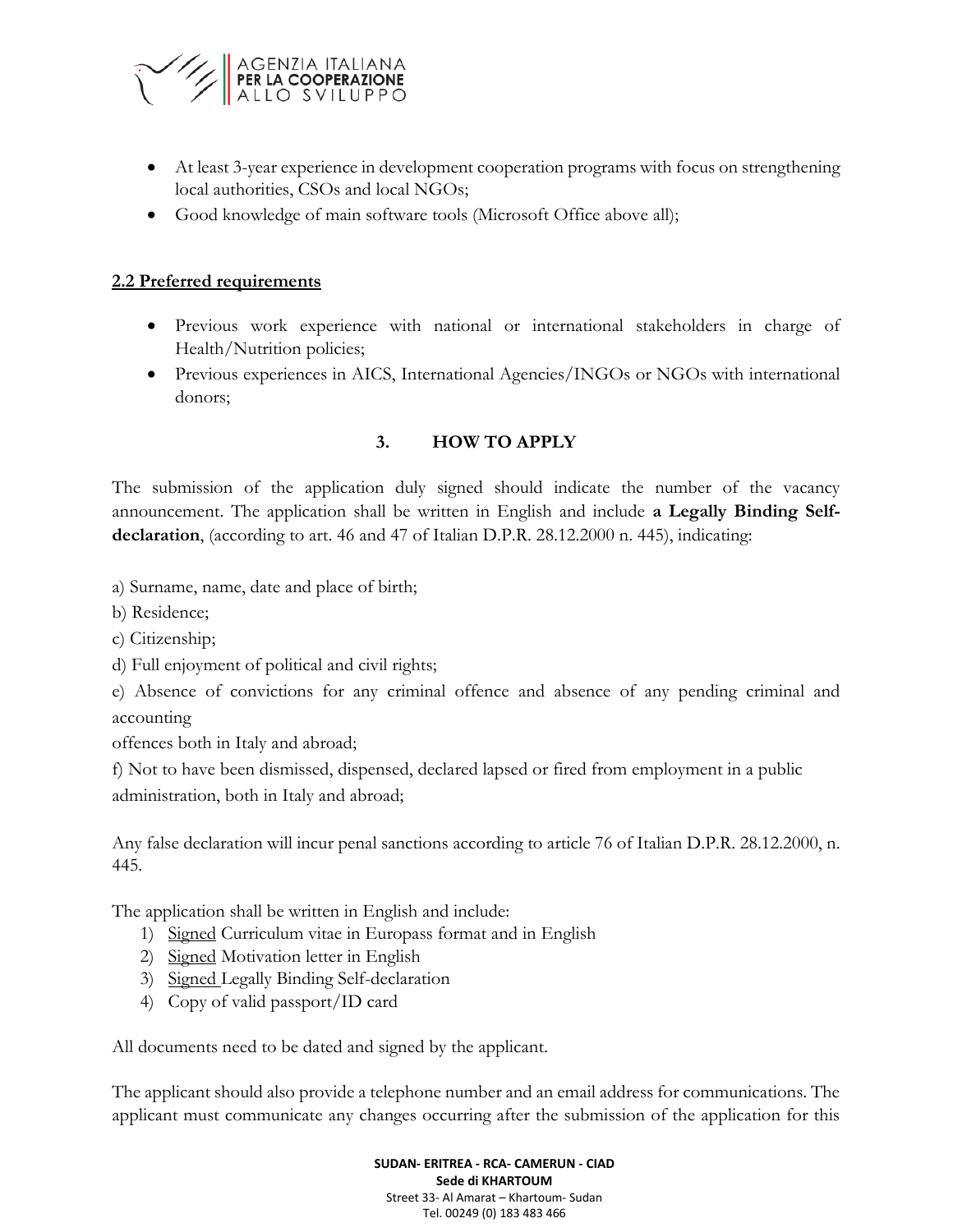

vacancy. The application and all attachments should be received, under penalty of exclusion, before **13:59** on the e **28 <sup>h</sup> December 2021** with the following modalities: **recruitment.sudan@aics.gov.it**

The subject of the email must contain the vacancy announcement number **11106/03/2021**

### **4. EXCLUSION FROM SELECTION PROCEDURES**

Applications containing the following defects will not be considered:

- a) Applications not compliant with all requirements described in this announcement;
- b) Applications received after the deadline stated in this announcement and not in accordance with the vacancy announcement instructions.
- c) Application not signed

# **5. EVALUATION OF APPLICATIONS**

Once the terms of validity of the notice have elapsed, the head of AICS office in Khartoum assesses the admissibility of the applications regarding the presence of the essential requirements and the absence of causes for exclusion. The exclusion is communicated to the candidates concerned. Subsequently, a recruitment commission of three members appointed according to art. 2 of the document approved by the Delibera n.101 of the Joint Committee n.101 evaluates the merits of applications by assigning a maximum overall score of 100 points according to the following criteria:

### **QUALIFICATIONS (Max 70 points)**

- Additional academic titles than the obligatory one: up to 10 points;
- Language skills: up to 10 points;
- Professional experience: up to 40 points;
- Other qualifications of professional skills: up to 10 points.

### **INTERVIEW (Max 30 points)**

Candidates who score at least 40 points, in the assessment of qualifications, are invited for an interview. A maximum score of 30 points can be attributed. The interview will be carried out at the premises of the Italian Agency for Development Cooperation in Khartoum.

The interview shall be held in the languages indicated in the vacancy announcement and might assess also with practical tests, the applicant's knowledge and experience, languages skills, his or her ability to carry out the position and any other skills deemed necessary to assess the candidate's profile in relation to the post to be filled.

The invitation for an interview will be communicated by telephone to the number indicated by the candidate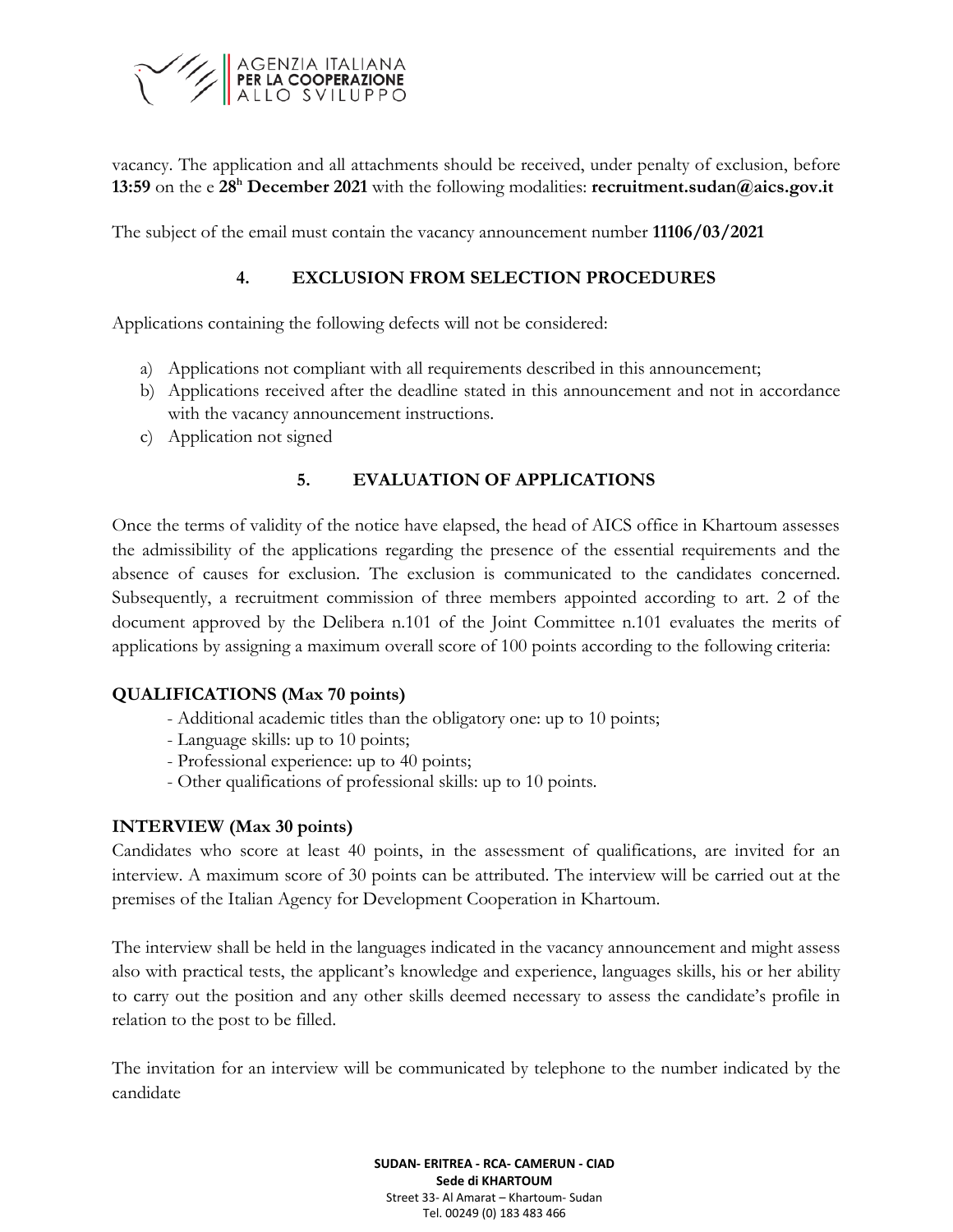

in the application. Applicants are not entitled to reimbursement of any costs incurred in connection with the interview.

Following the interview process, a list of candidates is drawn which includes only candidates with an overall

score above 60% of the maximum attributable points (60 points).

# **6. RESULTS OF THE SELECTION**

The candidate with the highest score in the ranking list is declared the winner. He/she is informed by email or any other appropriate means. The ranking list remains valid for one year and can be extended for 1 additional year whenever deemed necessary for the implementation of the initiative. In case of a decline by the winning candidate or an early termination of the contract, AICS may assign the position to the next candidate in the ranking list.

In the event of equal scoring, the youngest either female candidate will be preferred.

The ranking list is published on AICS and AICS Khartoum Office website.

In the employment contract between AICS Khartoum and the candidate - selected through the recruitment procedure – both parties can – in the presence of a just cause or a fact of such gravity that does not allow the continuation, not even provisional, of the employment relationship - withdraw from the contract.

In any case, the employee may withdraw from the contract with a 6 months' notice.

The employment contract foreseen the signature of the Italian Agency for Development Cooperation Code of Ethics and Behaviour of staff by the employee according to art. 11, comma 1, let. C) of the Ministry Decree n. 113 July 22<sup>nd</sup> 2015.

# **7. PROTECTION OF THE PRIVACY**

The submission of applications by a candidate implies consent to the use of their personal data, including sensitive data, by personnel assigned to the custody and storage of applications and for the purpose of the selection process. The data processor is the head of AICS Khartoum.

# **8. PROTECTION CLAUSE**

At any stage of the selection process, the Italian Cooperation Agency in Khartoum has the right at its own complete discretion to terminate the recruitment process.

### **9. TRANSPARENCY**

This vacancy announcement is published on AICS Rome and AICS Khartoum.